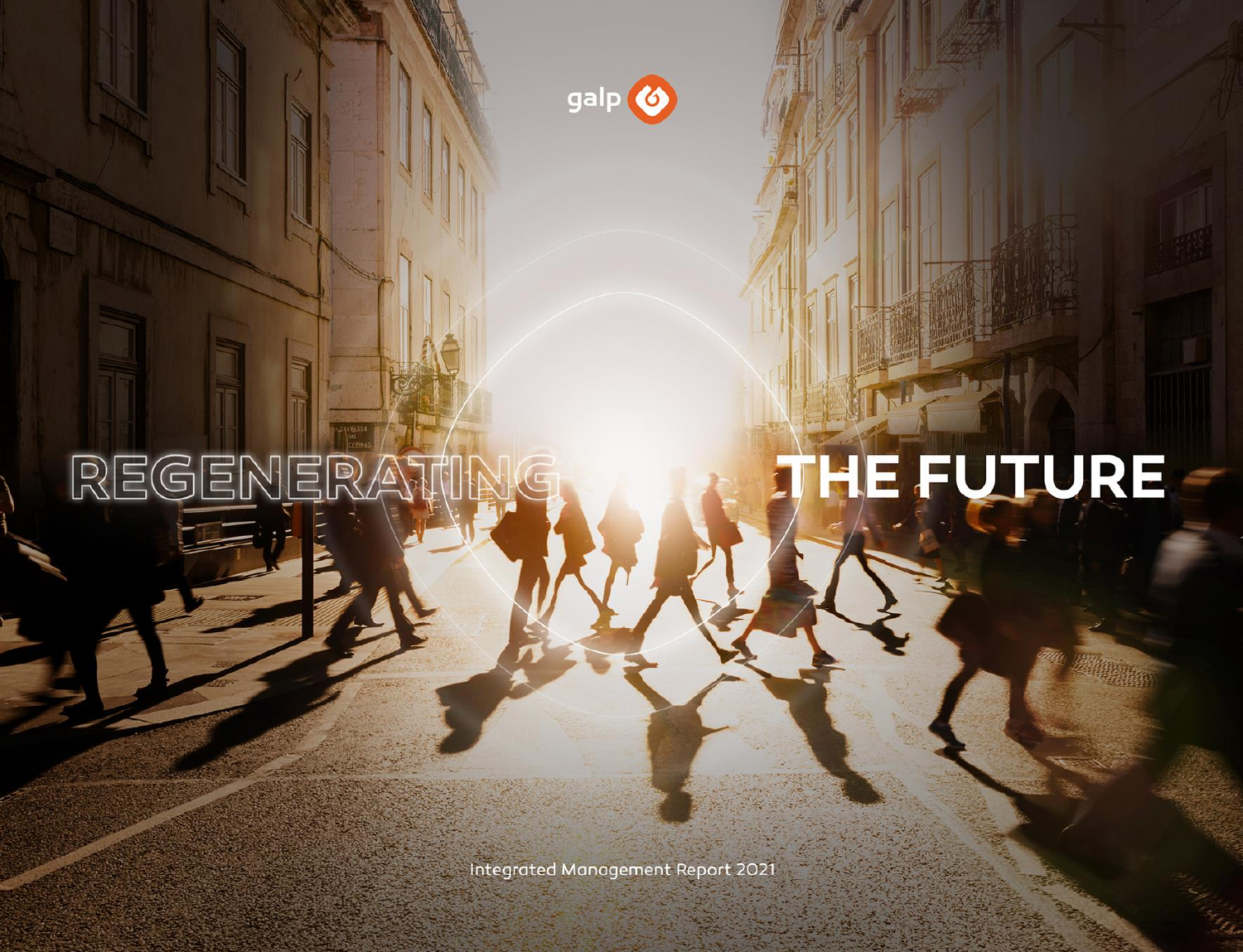<span id="page-1-0"></span>2021 highlights Coperational performance

**Consolidated income** 

Cash flow

# **Index**

| 4.  | <b>Financial performance</b> |    |
|-----|------------------------------|----|
| 4.1 | 2021 highlights              |    |
| 4.2 | Operational performance      |    |
|     | 4.3 Consolidated income      |    |
|     | 4.4 Capital expenditure_     | 10 |
| 4.5 | Cash flow                    |    |
| 4.6 | Financial position           | 12 |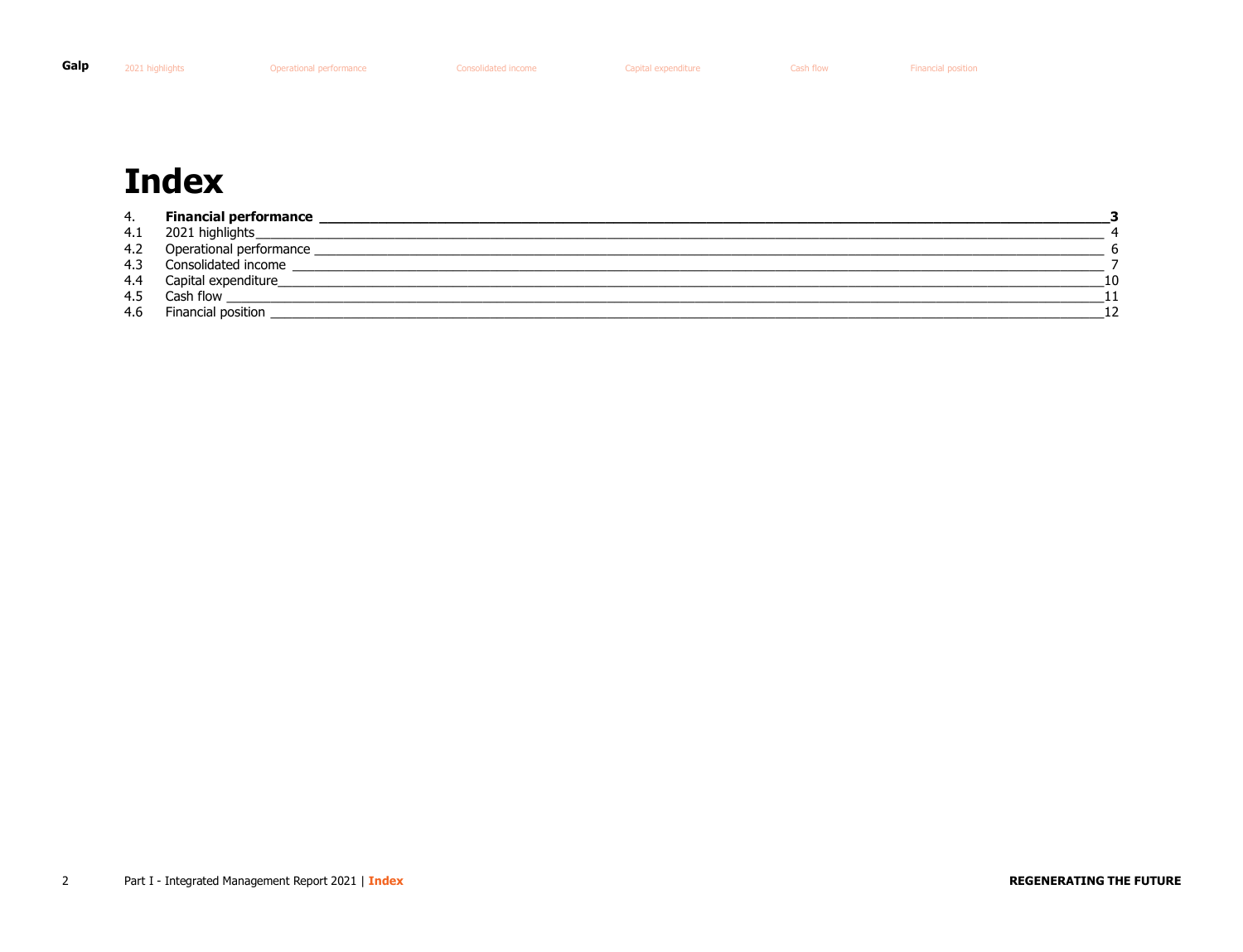<span id="page-2-1"></span><span id="page-2-0"></span>Integrated Management Report 2021

# FINANCIAL

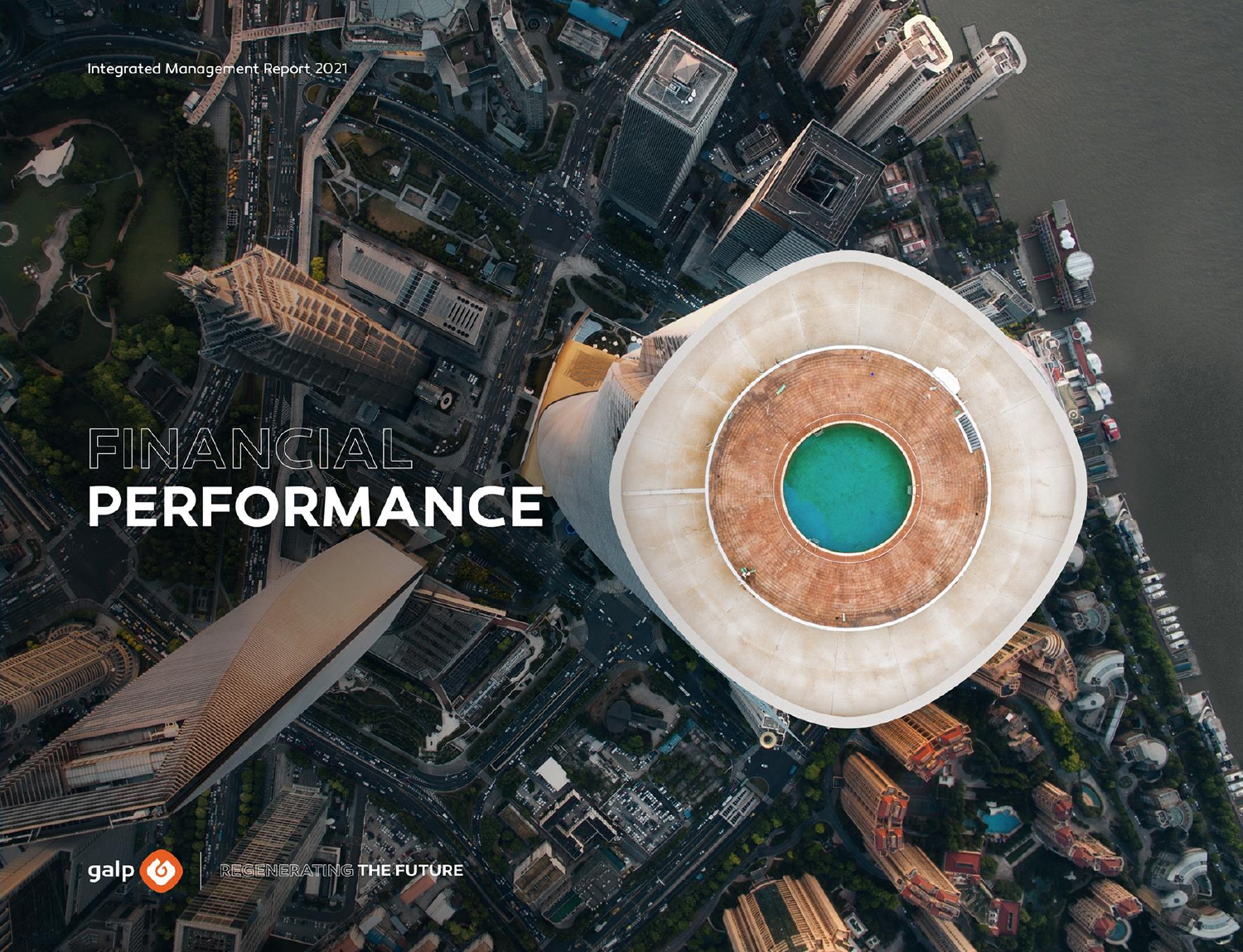# <span id="page-3-0"></span>**4.1 2021 highlights**

Galp's RCA Ebitda was €2,322 m, 48% higher YoY, whilst Adjusted Operating Cash Flow (OCF) increased 49% YoY to  $E1,852$  m, supported by strong Upstream results.

Group cash flow from operations (CFFO) was €1,052 m, reflecting a working capital build during 2H21, which includes a temporary €605 m increase in hedging margin accounts to de-risk gas sourcing and supply prices, expected to be reversed during 2022.

Capex totaled €936 m, with Upstream accounting for 66% of total investments, whilst the downstream activities represented 17% and Renewables & New Businesses 15%. Net capex was €552 m, considering the proceeds from divestments, most notably the stake sale in Galp Gás Natural Distribuição (GGND) during 1H21.

FCF was €397 m and net debt increased to €2,357 m, also considering dividends paid to shareholders of €498 m and to minorities of €198 m, as well as other adjustments. Net debt to RCA Ebitda at the end of the period was 1.1x.

Excluding the non-recurrent temporary working capital effects related with margin accounts, FCF would have reached €1.0 bn and net debt to RCA Ebitda at year end would have been 0.8x.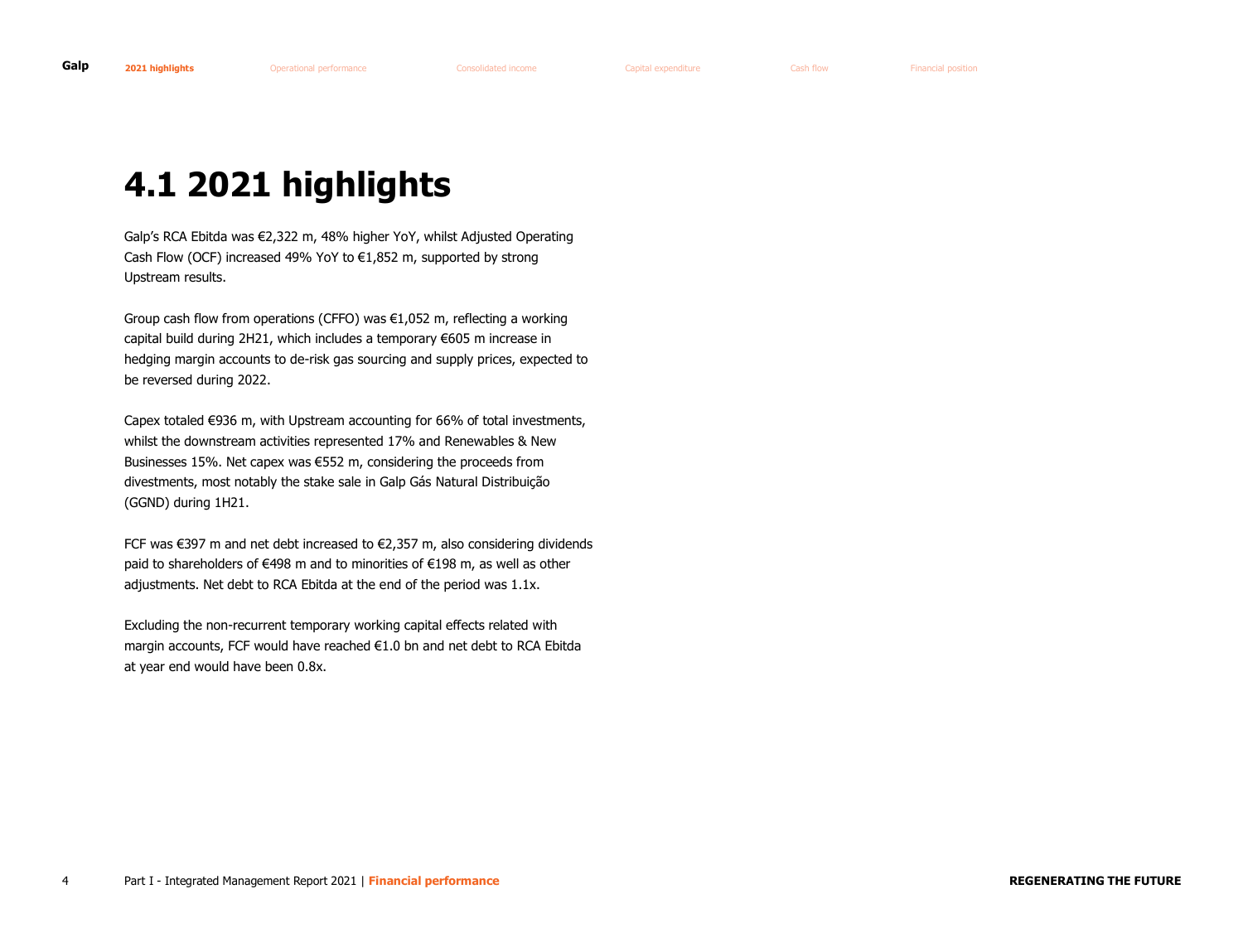#### **4.1 2021 highlights**

#### **Ebitda and Ebit by business segment in 2021 (€m)**

|                                | <b>IFRS Ebitda</b> | Inventory effect | <b>RC</b> Ebitda | Non-recurring items      | <b>RCA Ebitda</b> |
|--------------------------------|--------------------|------------------|------------------|--------------------------|-------------------|
| Galp                           | 2,698              | (387)            | 2,311            |                          | 2,322             |
| Upstream                       | 2,047              |                  | 2,047            | (27)                     | 2,020             |
| Commercial                     | 294                | (6)              | 288              | $\overline{\phantom{0}}$ | 288               |
| Industrial & Energy Management | 408                | (382)            | 27               | 38                       | 64                |
| Renewables & New Bus.          | (13)               |                  | (13)             | $\overline{\phantom{a}}$ | (13)              |
| Others                         | (38)               |                  | (38)             |                          | (38)              |

|                                | <b>IFRS Ebit</b> | Inventory effect         | <b>RC Ebit</b> | Non-recurring items      | <b>RCA Ebit</b> |
|--------------------------------|------------------|--------------------------|----------------|--------------------------|-----------------|
| Galp                           | 1,670            | (387)                    | 1,283          | 89                       | 1,372           |
| Upstream                       | 1,461            | . .                      | 1,461          | (27)                     | 1,434           |
| Commercial                     | 185              | (6)                      | 179            | $\overline{\phantom{0}}$ | 179             |
| Industrial & Energy Management | 93               | (382)                    | (289)          | 115                      | (173)           |
| Renewables & New Bus.          | (13)             | 0                        | (13)           | -                        | (13)            |
| Others                         | (56)             | $\overline{\phantom{a}}$ | (56)           | $\overline{\phantom{a}}$ | (56)            |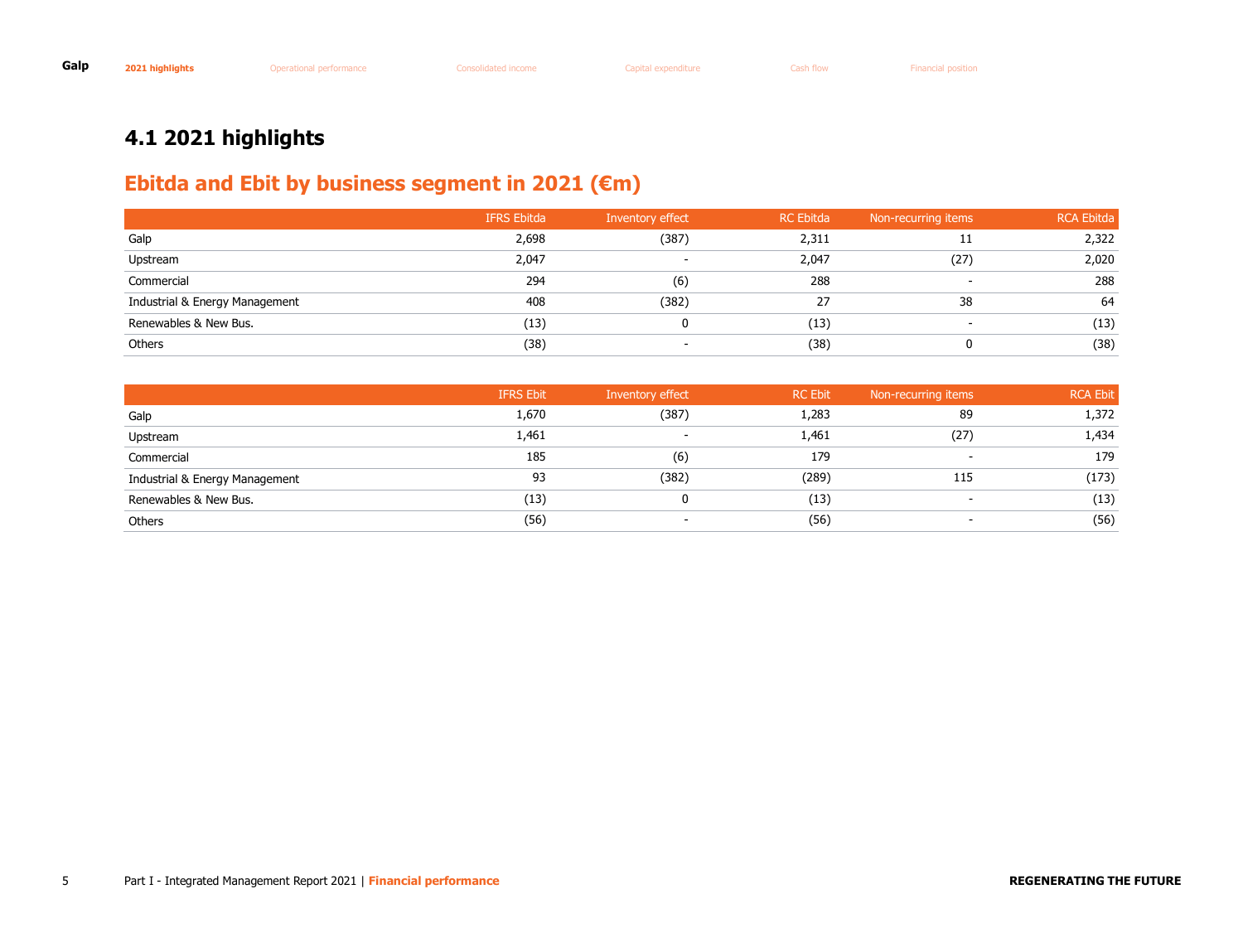# <span id="page-5-1"></span><span id="page-5-0"></span>**4.2 Operational performance**

#### **Upstream**

RCA Ebitda was €2,020 m, up 82% YoY, driven by the favourable oil price environment. OCF was €1,527 m, up YoY from €749 m.

Production costs were €62 m, excluding IFRS 16 leases of €125 m. In unit terms, and on a net entitlement basis, production costs were \$1.6/boe.

Amortisation and depreciation charges (including abandonment provisions) amounted to €586 m. On a net entitlement basis, DD&A was \$14.0/boe, also excluding impairments related with smaller scale exploration assets.

RCA Ebit was €1,434 m, up €1,028 m YoY, and IFRS Ebit was €1,461 m.

#### **Commercial**

RCA Ebitda decreased 12% YoY to €288 m, reflecting the more pressured market environment and considering a higher weight of digital transformation costs. OCF was €266 m, down 16% YoY.

RCA Ebit was €179 m, while IFRS Ebit was €185 m.

#### **Industrial & Energy Management**

RCA Ebitda for Industrial & Energy Management decreased €49 m YoY to €64 m, despite the higher Industrial performance in 2021, on the back of the improved international refining environment. OCF was €98 m, following Ebitda.

Galp's refining margin was up YoY, from \$1.1/boe to \$3.3/boe, following the more robust international refining context. Refining costs decreased YoY from \$2.6/boe to \$2.0/boe, now only reflecting Sines operational costs, and considering that in 2020 the system operated at sub optimal conditions.

Energy Management contribution decreased YoY, mostly due to natural gas sourcing restrictions, increased costs to access the regasification terminal in Portugal and given the material swing registered in the pricing formulas for oil products between the two periods, reflecting the different evolution trends on the commodity prices.

RCA Ebit was -€173 m and IFRS Ebit was €93 m.

#### **Renewables & New Businesses**

During 2021, Renewables & New Businesses consolidated RCA Ebitda was of -€13 m, which mostly includes consolidated overhead costs, also to explore opportunities in new businesses, such as Galp Solar, GoWithFlow and Galp position in the Li-on batteries value chain.

Renewables pro-forma Ebitda and OCF reached €76 m, higher €78 m YoY, also benefiting from high captured price throughout the year (most of Galp's renewable capacity under operation is within the JV with ACS, which only closed in September 2020).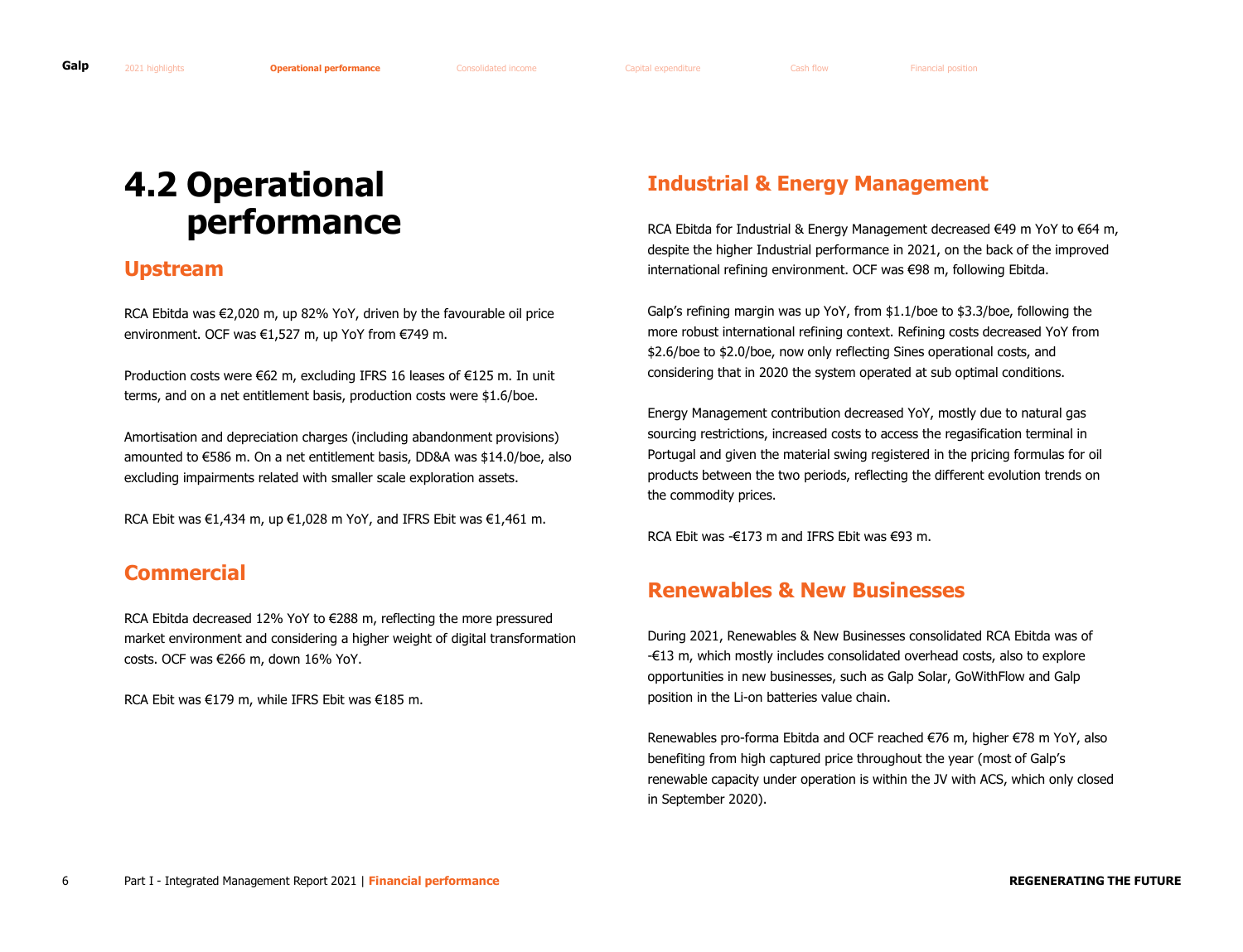# <span id="page-6-1"></span><span id="page-6-0"></span>**4.3 Consolidated income**

#### **Consolidated income (RCA, except otherwise indicated)**

|                                                      |          |           |       | $\epsilon$ m |
|------------------------------------------------------|----------|-----------|-------|--------------|
|                                                      | 2020     | 2021      | Var.  | % Var        |
| Turnover                                             | 11,381   | 16,117    | 4,737 | 42%          |
| Cost of goods sold                                   | (8,021)  | (12, 129) | 4,107 | 51%          |
| Supply & Services                                    | (1, 473) | (1, 536)  | 63    | 4%           |
| Personnel costs                                      | (302)    | (297)     | (5)   | (2%)         |
| Other operating revenues (expenses)                  | (6)      | 173       | 179   | n.m.         |
| Impairments on accounts receivable                   | (8)      | (7)       | (1)   | (9%)         |
| <b>RCA Ebitda</b>                                    | 1,570    | 2,322     | 751   | 48%          |
|                                                      |          |           |       |              |
| <b>IFRS Ebitda</b>                                   | 1,113    | 2,698     | 1,585 | n.m.         |
| Depreciation, Amortisation and Impairments           | (1, 131) | (954)     | (177) | (16%)        |
| Provisions                                           | (13)     | 3         | 16    | n.m.         |
| <b>RCA Ebit</b>                                      | 427      | 1,372     | 944   | n.m.         |
|                                                      |          |           |       |              |
| <b>IFRS Ebit</b>                                     | (282)    | 1,670     | 1,952 | n.m.         |
| Net income from associates                           | 73       | 96        | 22    | 31%          |
| Financial results                                    | (182)    | (138)     | (44)  | (24%)        |
| Net interests                                        | (39)     | (31)      | (8)   | (21%)        |
| Capitalised interest                                 | 22       | 15        | (7)   | (31%)        |
| Exchange gain (loss)                                 | (78)     | (29)      | (49)  | (63%)        |
| Mark-to-market of derivatives                        | (44)     |           | 44    | n.m.         |
| Leases interest (IFRS 16)                            | (80)     | (76)      | (5)   | (6%)         |
| Other financial costs/income                         | 37       | (17)      | (55)  | n.m.         |
| RCA Net income before taxes and minority interests   | 319      | 1,329     | 1,011 | n.m.         |
| Taxes                                                | (337)    | (729)     | 392   | n.m.         |
| Taxes on oil and natural gas production <sup>1</sup> | (301)    | (560)     | 259   | 86%          |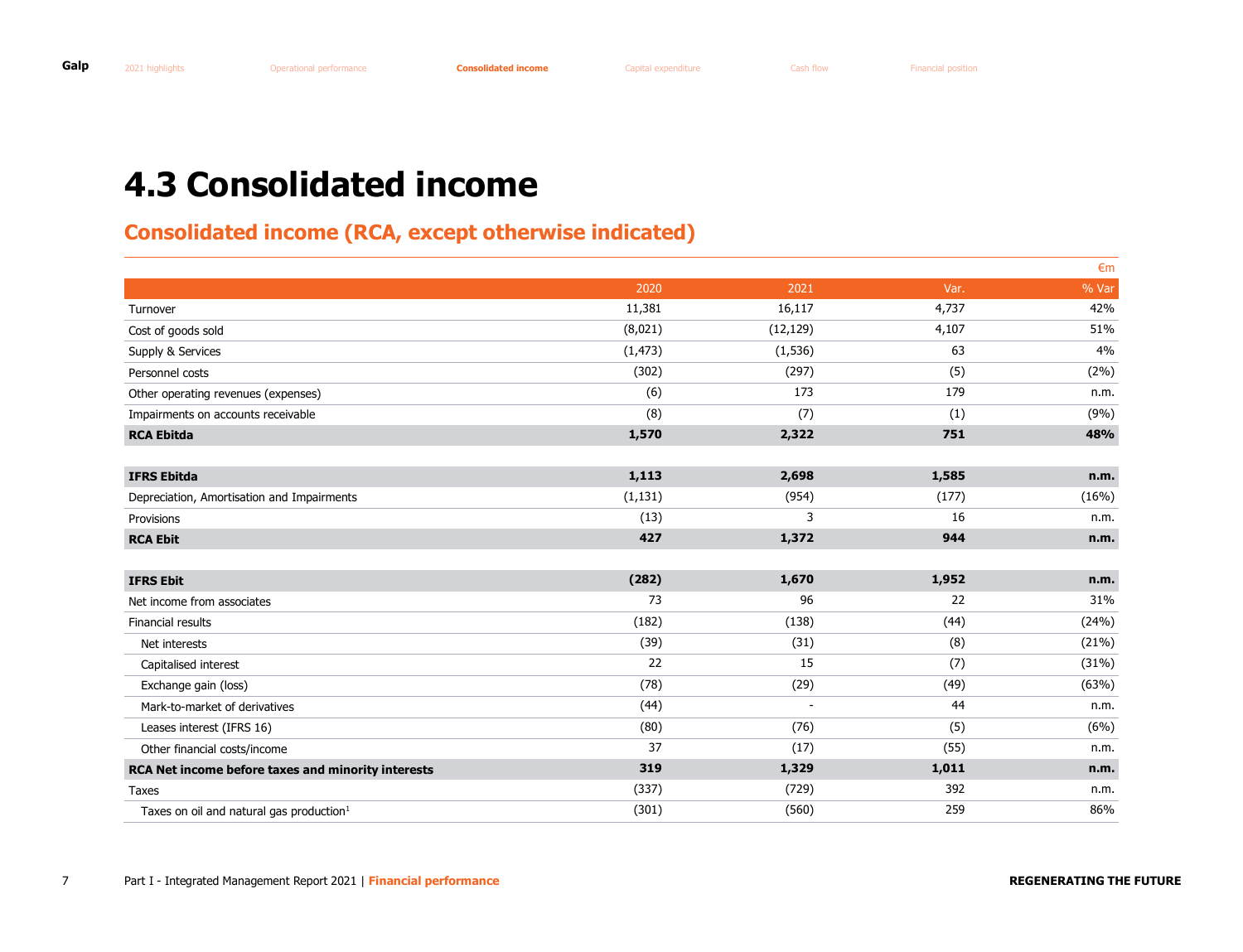#### **4.3 Consolidated income**

|                           |       |       |      | €m         |
|---------------------------|-------|-------|------|------------|
|                           | 2020  | 2021  | Var. | % Var      |
| Non-controlling interests | (24)  | (143) | 120  | n.m.       |
| <b>RCA Net income</b>     | (42)  | 457   | 499  | n.m.       |
| Non-recurring items       | (171) | (737) | 566  | n.m.       |
| <b>RC Net income</b>      | (213) | (280) | 67   | <b>32%</b> |
| Inventory effect          | (338) | 284   | 622  | n.m.       |
| <b>IFRS Net income</b>    | (551) | 4     | 555  | n.m.       |

<sup>1</sup> Includes income taxes and taxes on oil and natural gas production, such as Special Participation Tax (SPT) payable in Brazil and oil income tax (IRP) payable in Angola.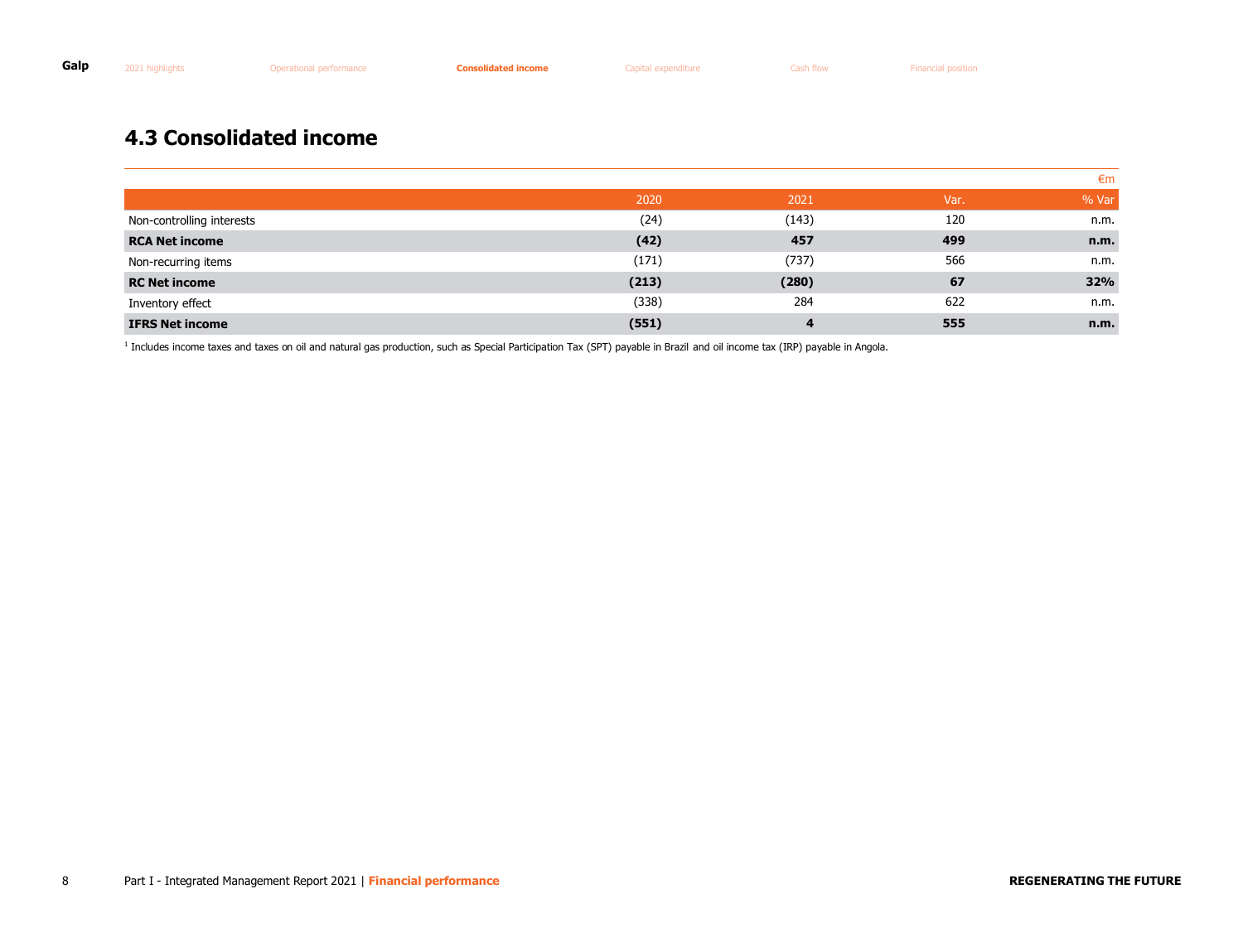#### **4.3 Consolidated income**

RCA Ebitda was €2,322 m, 48% higher YoY, mostly supported by the improved Upstream conditions during the period.

RCA Ebit was €1,372 m, up from €427 m in 2020, following the higher operating contribution, although including €49 m of impairments related with exploration assets in Upstream.

IFRS Ebitda and IFRS Ebit of €2,698 m and €1,670 m, respectively, reflecting a positive inventory effect.

Financial results were -€138 m, including IFRS 16 leases, net interests and currency differences registered in the period.

RCA taxes increased YoY from €337 m to €729 m, mostly following the improved performance in Upstream.

Non-controlling interests of -€143 m are related with Sinopec's stake in Petrogal Brasil.

RCA net income was €457 m, while IFRS net income was €4 m, with a positive inventory effect of €284 m and special items of -€737 m, which includes markto-market swings related with derivatives.

Note: for the purpose of better assessing Galp's recurrent performance, from 1Q21 onwards mark-to-market swings related with derivative hedges to cover client positions, which have no direct translation into operating results, are considered as special items. No adjustments were made in the reported figures from previous periods.

#### **Special items**

|                                                                            |                          | €m    |
|----------------------------------------------------------------------------|--------------------------|-------|
|                                                                            | 2020                     | 2021  |
| <b>Items impacting Ebitda</b>                                              | (12)                     | 11    |
| Margin (Change in production) - Unitisation                                | (30)                     |       |
| Headcount restructuring charges                                            | 54                       |       |
| Exchange rate differences related with Brazil unitisation processes        | (36)                     |       |
| Termination agreement for service and equipment (P-71)                     | $\overline{\phantom{a}}$ | (27)  |
| Matosinhos Refinery operations (under decomissioning)                      |                          | 38    |
| Items impacting non-cash costs                                             | 252                      | 78    |
| Provisions for environmental charges and others (Matosinhos<br>Refinery)   | 94                       | 71    |
| Depreciations and Amortisations - Unitisation                              | 5                        |       |
| Asset impairments (Matosinhos Refinery)                                    | 153                      | 7     |
|                                                                            |                          |       |
| <b>Items impacting financial results</b>                                   | (142)                    | 785   |
| Gains/losses on financial investments $(GGND)^1$                           | (91)                     | 12    |
| Gains/losses on financial investments - Unitisation                        | (56)                     |       |
| Financial costs - Unitisation                                              | 5                        |       |
| Mark-to-Market of derivatives                                              | $\overline{\phantom{a}}$ | 832   |
| MTM of derivatives and FX from natural gas derivatives                     | $\overline{\phantom{a}}$ | (60)  |
| <b>Items impacting taxes</b>                                               | 81                       | (140) |
| Taxes on special items                                                     | (75)                     | (179) |
| BRL/USD FX impact on deferred taxes in Brazil                              | 119                      | 8     |
| Energy sector contribution taxes                                           | 36                       | 31    |
| Non-controlling interests (Unitisation and FX on deferred taxes<br>Brazil) | (8)                      | 3     |

<sup>1</sup> Includes adjustments from the correspondent CESE, previously booked at GGND.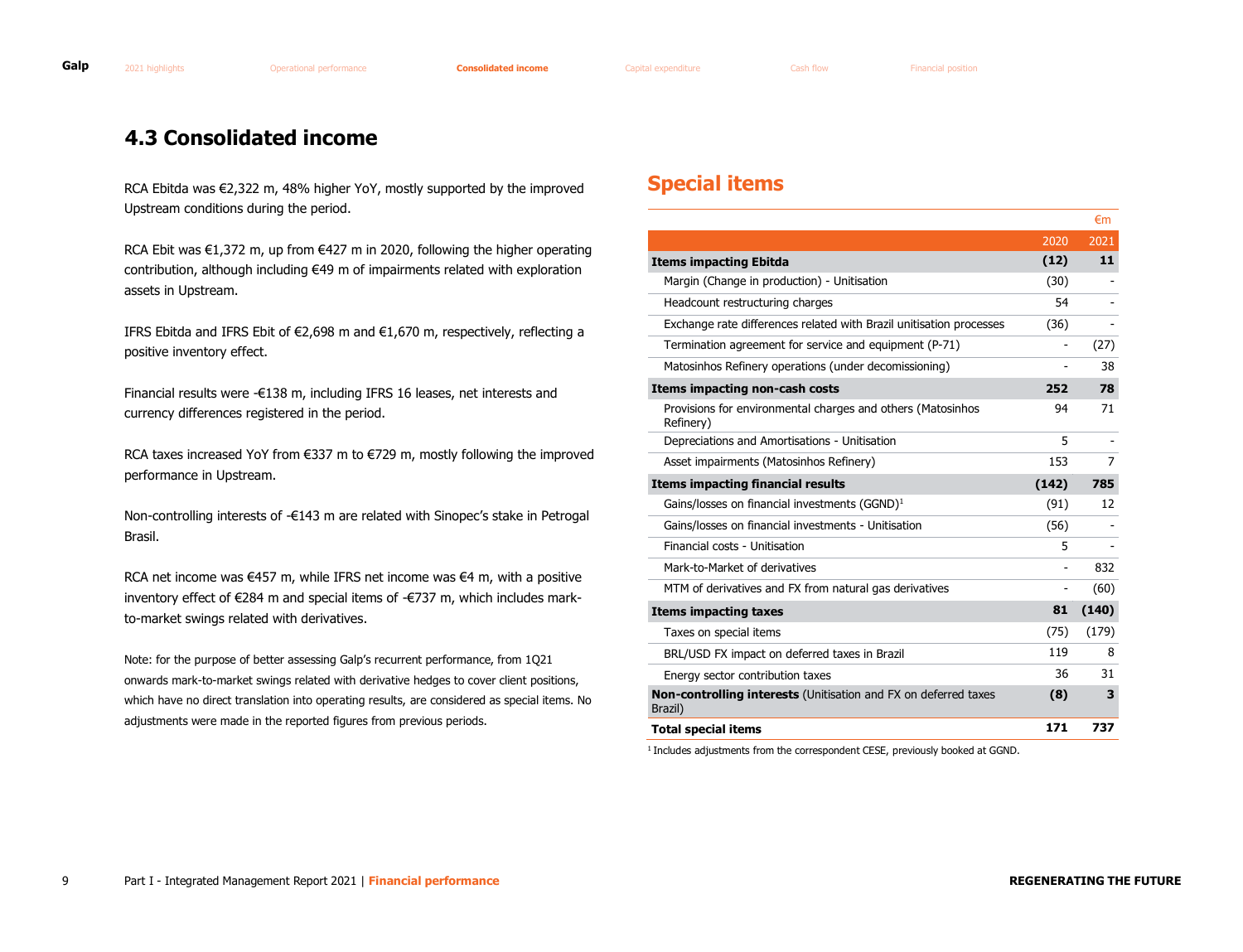## <span id="page-9-1"></span><span id="page-9-0"></span>**4.4 Capital expenditure**

During 2021, capex was €936 m, of which 66% was allocated to the Upstream business, mainly directed to Brazil, namely the development of Bacalhau and BM-S-11.

Downstream activities represented 17% of 2021 capex. Commercial capex was mostly allocated to Mozambique logistic facilities and the retail network in Iberia. Industrial & Energy Management investments were allocated towards initiatives to improve the systems' efficiency.

Renewables & New Businesses capex, which accounted for 15% of the year's capex, was mainly related to the development and execution of solar projects in Iberia, which are net of project finance contributions.

#### **Capital expenditure by segment**

|                                       |      |      | €m    |
|---------------------------------------|------|------|-------|
|                                       | 2020 | 2021 | Var.  |
| Upstream                              | 326  | 616  | 290   |
| Exploration and appraisal activities  | 0    |      | (0)   |
| Development and production activities | 325  | 616  | 290   |
| Commercial                            | 127  | 92   | (35)  |
| Refining & Midstream                  | 76   | 67   | (10)  |
| Renewables & New Businesses           | 350  | 142  | (208) |
| Others                                | 19   | 20   | 1     |
| Capex <sup>1</sup>                    | 898  | 936  | 38    |

<sup>1</sup> Capex figures based in change in assets during the period.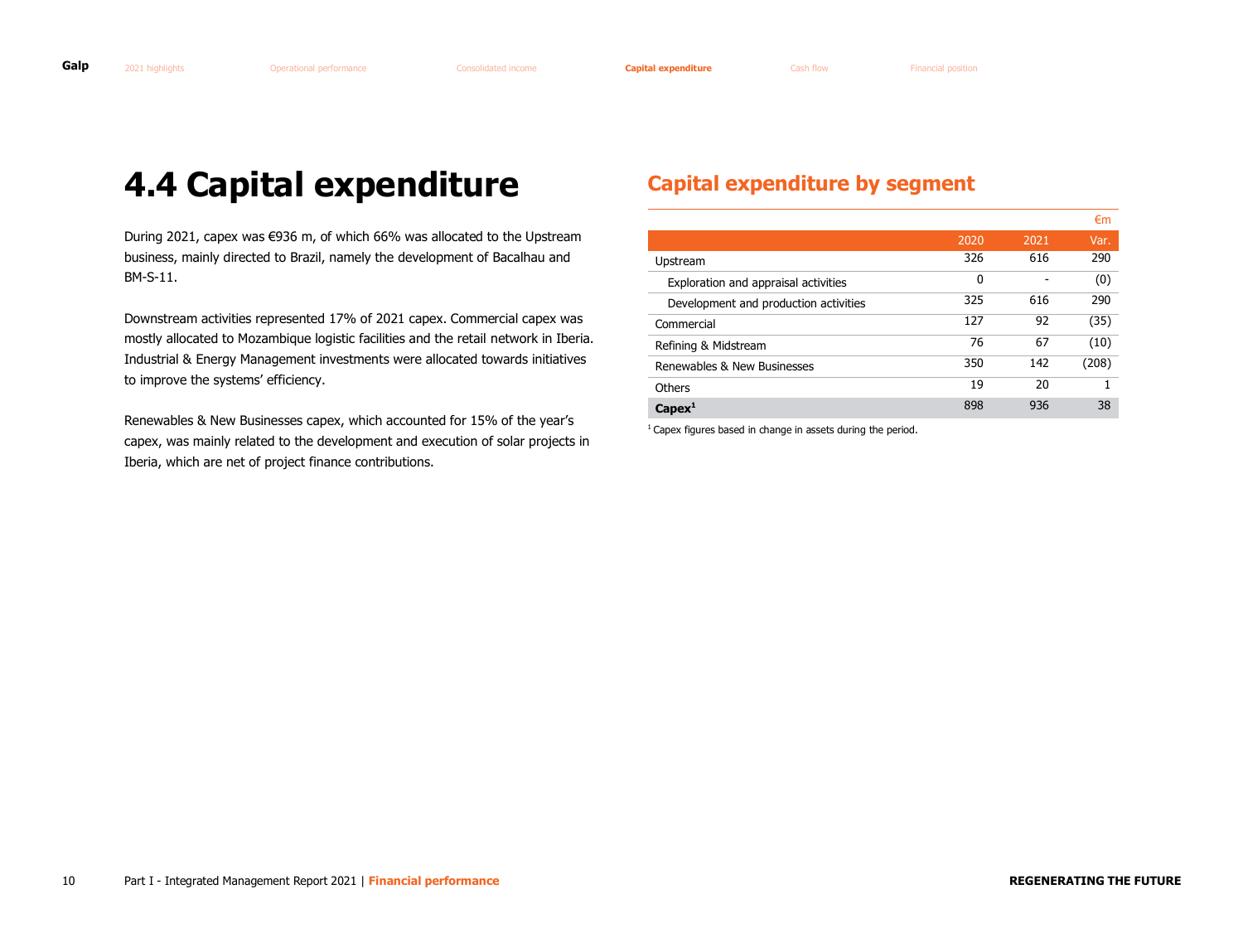### <span id="page-10-1"></span><span id="page-10-0"></span>**4.5 Cash flow**

Galp's OCF reached €1,852 m, 49% higher YoY, supported by the improved Upstream conditions. CFFO amounted to  $\epsilon$ 1,052 m impacted by a working capital build.

The investment in working capital includes €605 m related with temporary margin accounts from derivatives to cover natural gas trading risk. Some of the derivatives in place to cover risk on trading gas activities require margin deposits (exchange-traded TTF futures), which temporarily affect Galp's cash position and which are released as TTF prices adjust downwards and/or gas is delivered to clients throughout 2022.

Net capex was €525 m, considering the proceeds from the GGND stake sale of €368 m, as well as the amounts related to the sale of FPSO P-71 to Petrobras.

FCF amounted to €397 m. Considering dividends paid to shareholders and to non-controlling interests, as well as other adjustments, net debt increased to €2,357 m.

Excluding the impact from the €605 m temporary build in working capital, FCF would have reached €1.0 bn and net debt would have declined YoY to €1.8 bn.

#### **Cash flow**

(IFRS figures except otherwise stated)

| 2020<br><b>RCA Ebitda</b><br>1,570<br>Dividends from associates<br>90<br>Taxes paid<br>(417) | 2021<br>2,322<br>132<br>(602)<br>1,852 |
|----------------------------------------------------------------------------------------------|----------------------------------------|
|                                                                                              |                                        |
|                                                                                              |                                        |
|                                                                                              |                                        |
|                                                                                              |                                        |
| <b>Adjusted operating cash flow</b><br>1,243                                                 |                                        |
| Special items<br>12                                                                          | (11)                                   |
| Inventory effect<br>(469)                                                                    | 387                                    |
| Change in Working Capital<br>240                                                             | (1, 176)                               |
| <b>Cash flow from operations</b><br>1,025                                                    | 1,052                                  |
| Net capex $1$<br>(909)                                                                       | (525)                                  |
| Net financial expenses<br>(43)                                                               | (54)                                   |
| <b>IFRS 16 lease interest</b><br>(80)                                                        | (76)                                   |
| Realised income from derivatives<br>80                                                       |                                        |
| Proceeds from equalisation<br>80                                                             |                                        |
| <b>Free cash flow</b><br>153                                                                 | 397                                    |
| Dividends paid to non-controlling interests <sup>2</sup><br>(225)                            | (198)                                  |
| (318)<br>Dividends paid to Galp shareholders                                                 | (498)                                  |
| Reimbursement of IFRS 16 leases principal<br>(110)                                           | (115)                                  |
| Others<br>(129)                                                                              | 122                                    |
| Change in net debt<br>631                                                                    | 292                                    |

<sup>1</sup> 2021 includes the proceeds from the GGND stake sale of €368 m.

<sup>2</sup> Mainly dividends paid to Sinopec.